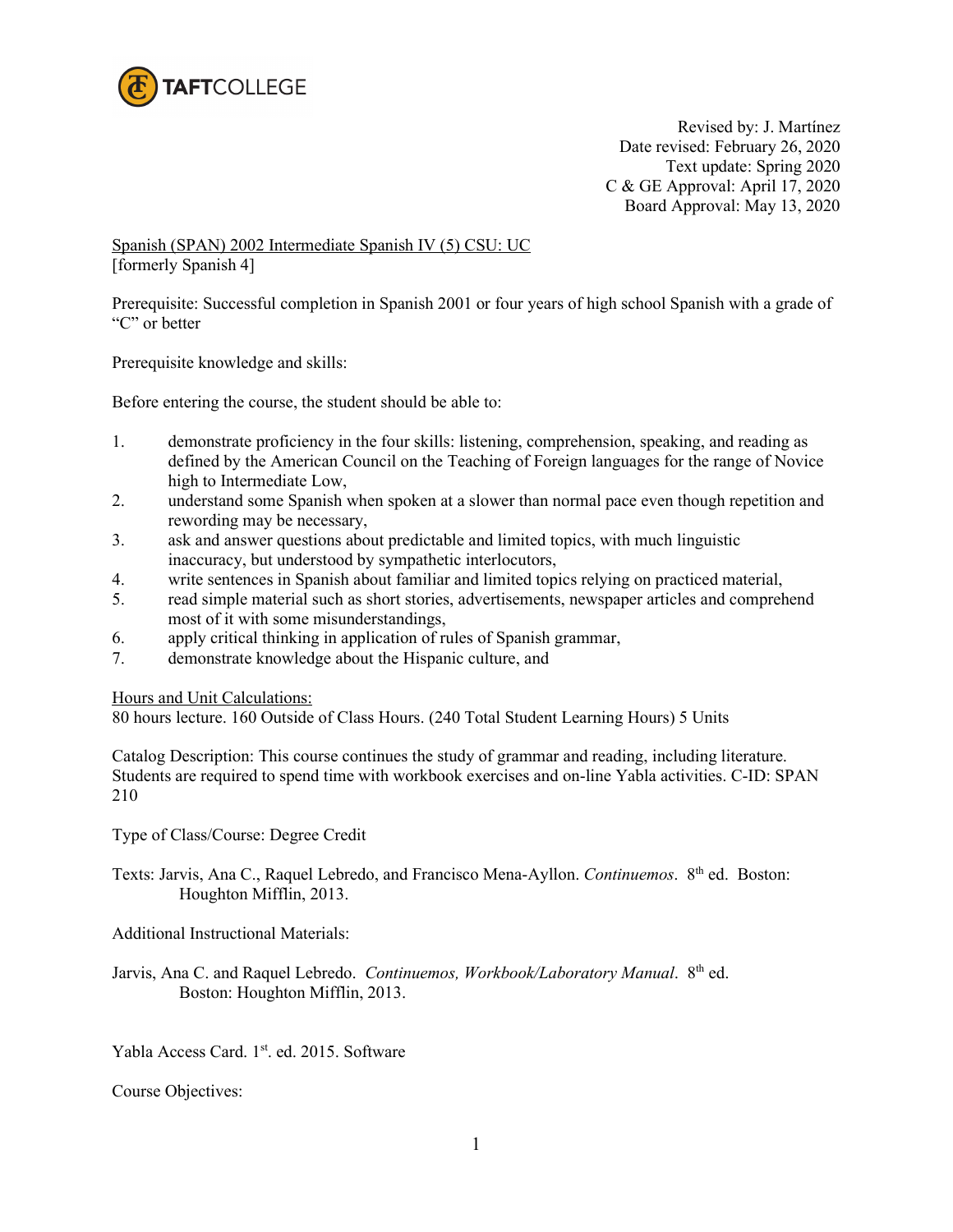

By the end of the course, a successful student will be able to

- 1. demonstrate proficiency in the four skills: listening, comprehension, speaking, and reading as defined by the American Council on the Teaching of Foreign languages for the range of Intermediate Low to Intermediate Mid,
- 2. understand most Spanish when spoken at a slower than normal pace, and some Spanish when spoken at a normal pace,
- 3. ask and answer questions, on topics beyond the most immediate needs and can be understood by sympathetic interlocutors,
- 4. write short paragraphs in Spanish about familiar topics relying on practiced material,
- 5. read simple material such as short stories, advertisements, newspaper articles and comprehend most of it with few misunderstandings,
- 6. apply critical thinking in application of rules of Spanish grammar, and
- 7. demonstrate knowledge about the Hispanic culture.

Course Scope and Content:

- Unit I The Working World
	- A. Jobs and Interviews
	- B. Grammar
		- a. The Imperative: You and You (plural)
		- b. The First-Person Plural Imperative
		- c. The Subjunctive to Express Doubt, Disbelief, and Negation
		- d. The Subjunctive to Express the Indefinite and the Nonexistent
		- e. Expressions that Require the Subjunctive or the Indicative
		- f. Readings: Lectura Periodística, Viñetas culturales, and Rincón literario

## Unit II People and Places

- A. Description of Places and Personal Characteristics
- B. Grammar
	- a. Imperative: You and you (informal, plural)
	- b. The Participle
	- c. The Present Perfect and the Pluperfect
	- d. Position of Adjectives
	- e. Readings: Lectura periodística, Viñetas culturales, Rincón literario

## Unit III Music, Painting, Sculpture, and Literature

- A. The World of Musicians, Artists, and Writers
- B. Grammar
	- a. The Future
	- b. The Conditional
	- c. The Future Perfect and the Conditional Perfect
	- d. Gender of Nouns: Special Cases
	- e. Readings: Lectura periodística, Viñetas culturales, and Rincón literario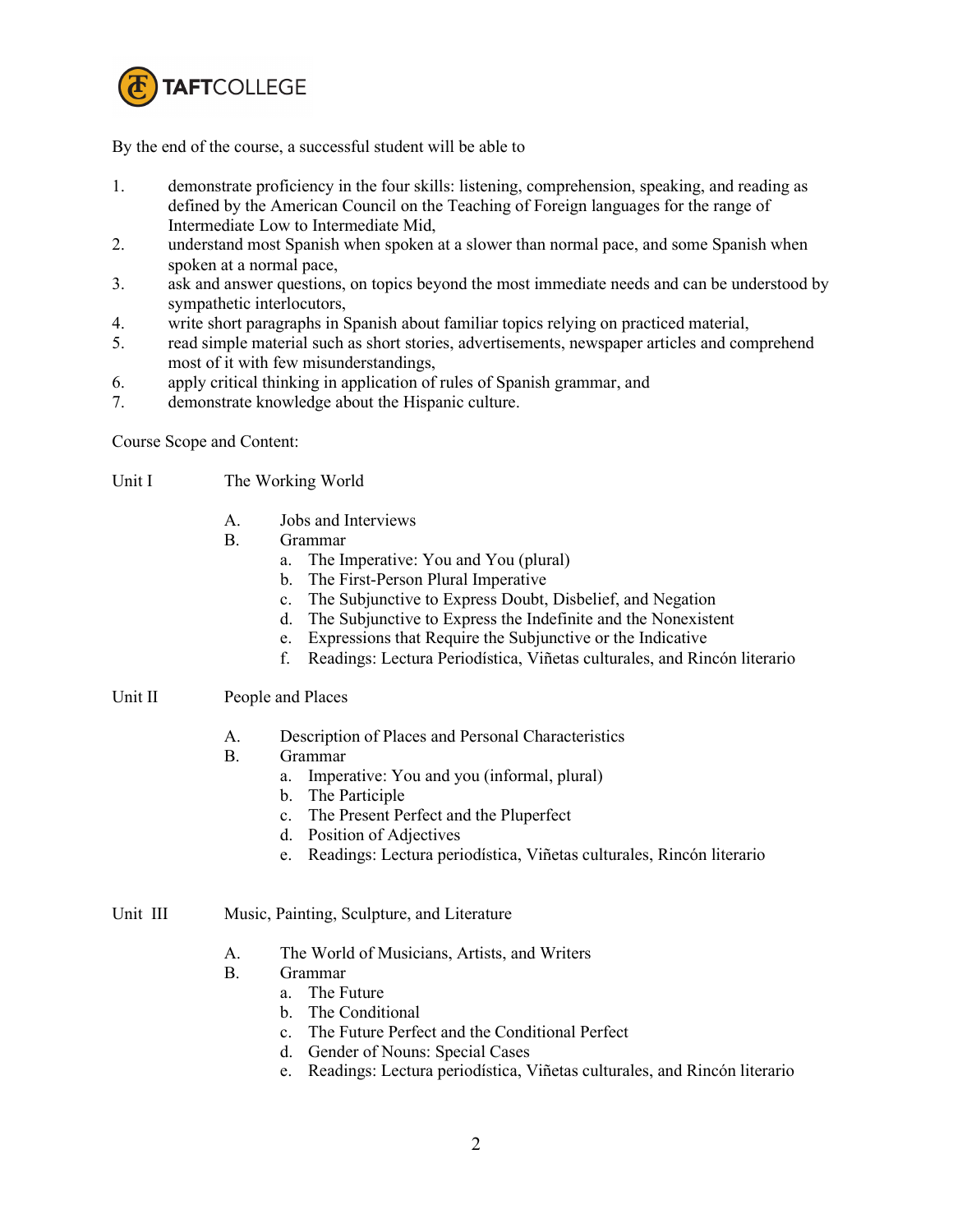

Unit IV Hobbies and Amusement

- A. Outdoor Activites, Sports, and Board Games
- B. Grammar
	- a. The Imperfect Sunjunctive
	- b. The Imperfect Subjunctive in Conditional Sentences
	- c. The Present Perfect Subjunctive
	- d. The Pluperfect Subjunctive
	- e. Readings: Lectura periodísticas, Viñetas culturales, Rincón literario

Learning Activities Required Outside of Class:

The students in this class will spend a minimum of 10 hours per week outside of the regular class time doing the following:

- 1. Studying
- 2. Answering questions
- 3. Skill practice
- 4. Required reading
- 5. Written work
- 6. Completing the workbook assignments
- 7. Completing on-line Yabla activities

Methods of Instruction:

- 1. Spanish grammar and units of language structure are carefully reviewed by means of a text written in Spanish
- 2. Selected short stories and cultural readings are assigned and discussed in Spanish
- 3. Specific text and periodical material embodying areas of Latin-American culture are selected for study; Power Point presentations and films are shown about area under study
- 4. Oral question-and-answer drills based on assigned readings and conversations on subjects meaningful to students are conducted in Spanish
- 5. Acoustic practice is provided with Yabla, Modules, and with the audio that accompanies the workbook
- 6. Student-centered activities
- 7. Students work in groups to create: dialogues, presentations, skits, and projects, and
- 8. Visual aids and games are used to enhance teaching

Methods of Evaluation:

- 1. Substantial writing assignments, including:
	- a. written homework*,* compositions
- 2. Skill demonstrations, including:
	- a. class performance*,* oral interviews
	- b. class presentations or recorded presentations
	- c. group projects
- 3. Other examinations, including:
	- a. multiple choice
	- b. true/false items